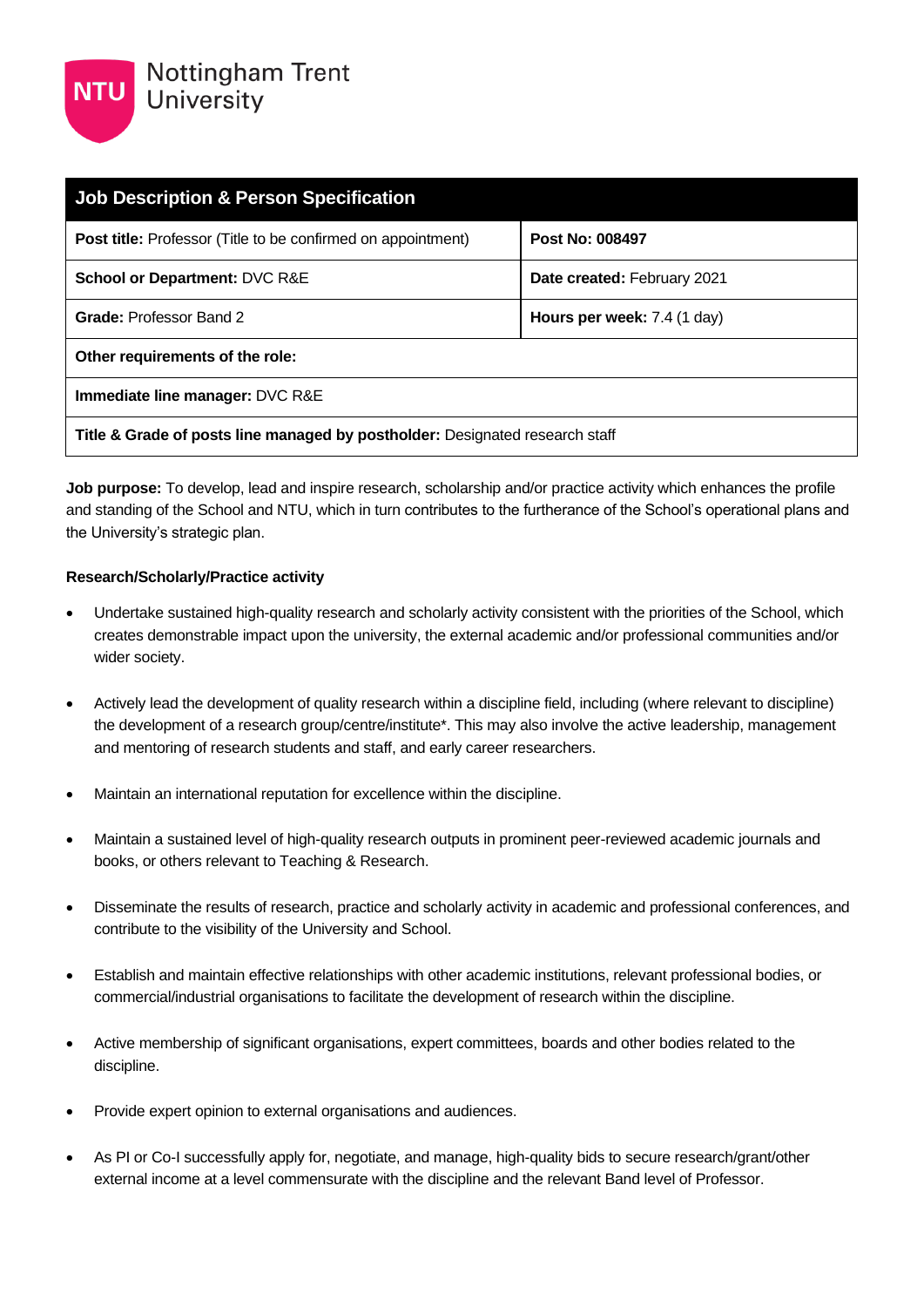- Initiate, lead and collaborate in research, scholarship and/or practice activities with other Universities and relevant partners outside of HE.
- Successfully supervise and manage research, scholarship and/or practice projects within the School.
- Contribute significantly to the development and implementation of the research strategy within the School, which results in demonstrable, measurable enhancements in capability, capacity and quality.
- Attract, recruit and supervise postgraduate students and/or postdoctoral researchers.

#### **Academic leadership and management**

- To undertake full line management of all designated staff, including induction, mentoring, probation, absence management, teaching observation, PDCR appraisals, improving performance measures and disciplinary and grievance handling.
- To undertake academic leadership and management duties appropriate to the post across the subject area, providing support for colleagues as appropriate.
- To be responsible for ensuring that all University Policies and Procedures are appropriately applied and followed within the areas of responsibility of the post.

\*In line with NTU Policy on the establishment of Research Centres and Institutes.

**N.B.** The post-holder may be required to undertake any other duties which may reasonably be required as within the nature of the duties and responsibilities of the post as defined, subject to the proviso that normally any changes of a permanent nature shall be incorporated into the job description in specific terms.

| <b>Personal Attributes</b> |                                                                                                                                    |                  |  |
|----------------------------|------------------------------------------------------------------------------------------------------------------------------------|------------------|--|
| <b>Attributes</b>          | <b>Essential</b>                                                                                                                   | <b>Desirable</b> |  |
| Knowledge                  | Internationally recognised with expert<br>knowledge in cultural heritage research.                                                 |                  |  |
|                            | Expert knowledge of research methods in<br>heritage-related disciplines.                                                           |                  |  |
|                            | Advanced knowledge of national and<br>international funding streams.                                                               |                  |  |
|                            | Substantial understanding of research<br>applications and national and international<br>impacts within the discipline.             |                  |  |
| <b>Skills</b>              | Proven ability to conduct, lead and manage<br>internationally leading innovative research/<br>scholarship/practice-based activity. |                  |  |
|                            | Proven ability to develop, contribute to and<br>implement a research strategy.                                                     |                  |  |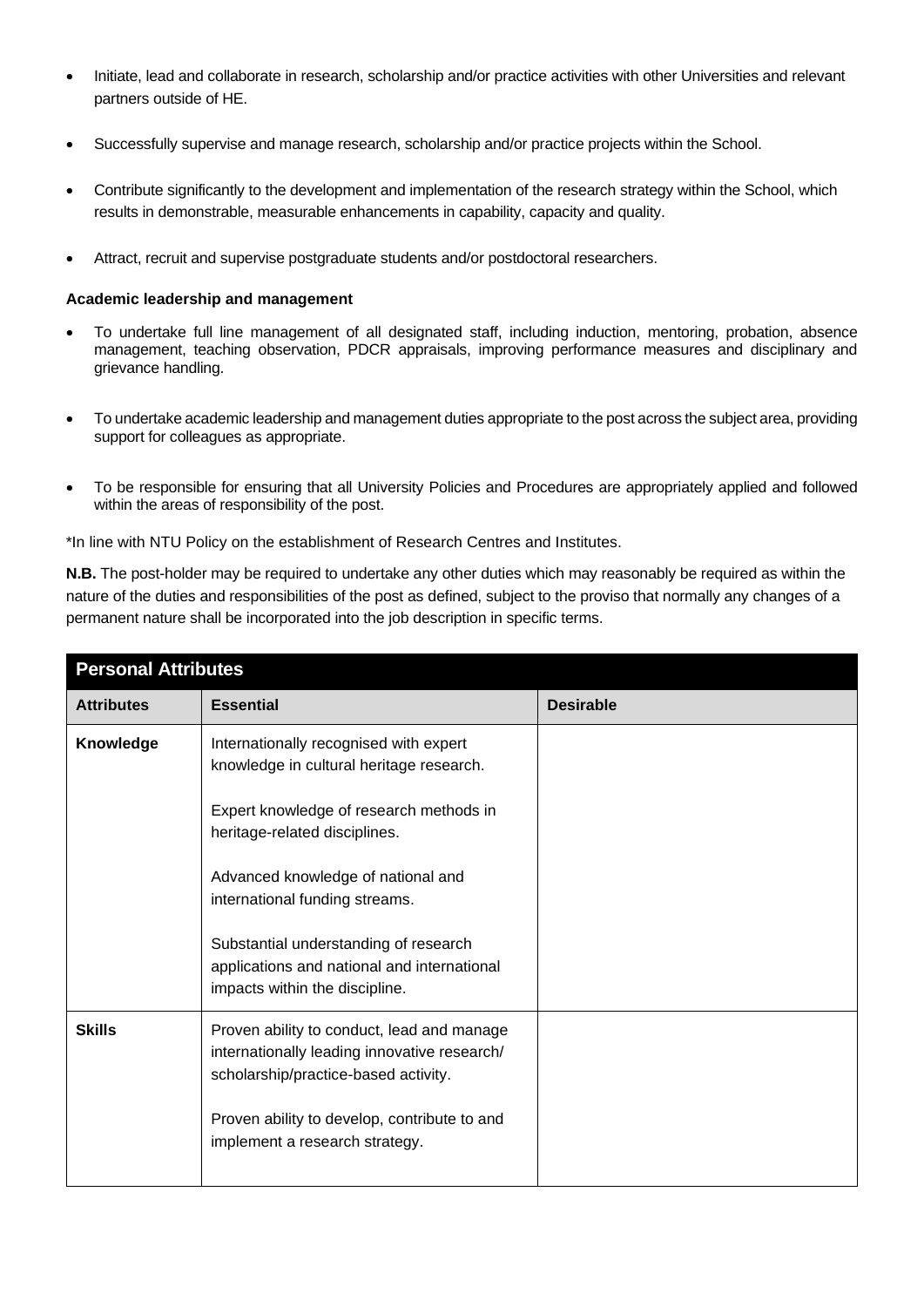|                   | Excellent undergraduate and postgraduate<br>student/postdoctoral researcher supervision<br>skills.<br>Ability to develop sustained working<br>relationships with external organisations<br>including academic/professional centres of<br>excellence and institutes, ideally both<br>nationally and internationally.<br>Excellent interpersonal, communication and<br>networking skills.<br>Proven leadership skills and ability to inspire,<br>motivate, manage, mentor and coach<br>students and staff. |  |
|-------------------|----------------------------------------------------------------------------------------------------------------------------------------------------------------------------------------------------------------------------------------------------------------------------------------------------------------------------------------------------------------------------------------------------------------------------------------------------------------------------------------------------------|--|
|                   | Proven ability to produce at least 5 world-<br>leading outputs within a 5-year period.                                                                                                                                                                                                                                                                                                                                                                                                                   |  |
| <b>Experience</b> | <b>Experience of conducting</b><br>research/scholarship/practice activity that<br>makes an impact on the internal research<br>environment of an institution and building<br>academic capacity.                                                                                                                                                                                                                                                                                                           |  |
|                   | Evidence of contribution to the development<br>and/or implementation of a research strategy.                                                                                                                                                                                                                                                                                                                                                                                                             |  |
|                   | Experience of developing sustained<br>relationships and collaborative working<br>partnerships with colleagues and external<br>organisations.                                                                                                                                                                                                                                                                                                                                                             |  |
|                   | Sustained track record of securing significant<br>research income and/or external funding from<br>diverse sources.                                                                                                                                                                                                                                                                                                                                                                                       |  |
|                   | Experience of leading, inspiring and<br>motivating researchers and mentoring junior<br>staff.                                                                                                                                                                                                                                                                                                                                                                                                            |  |
|                   | Significant involvement in national and<br>international conferences.                                                                                                                                                                                                                                                                                                                                                                                                                                    |  |
|                   | Demonstrable experience of exceeding<br>average individual income for the discipline<br>and appropriate career pathway over a rolling<br>5-year period.                                                                                                                                                                                                                                                                                                                                                  |  |